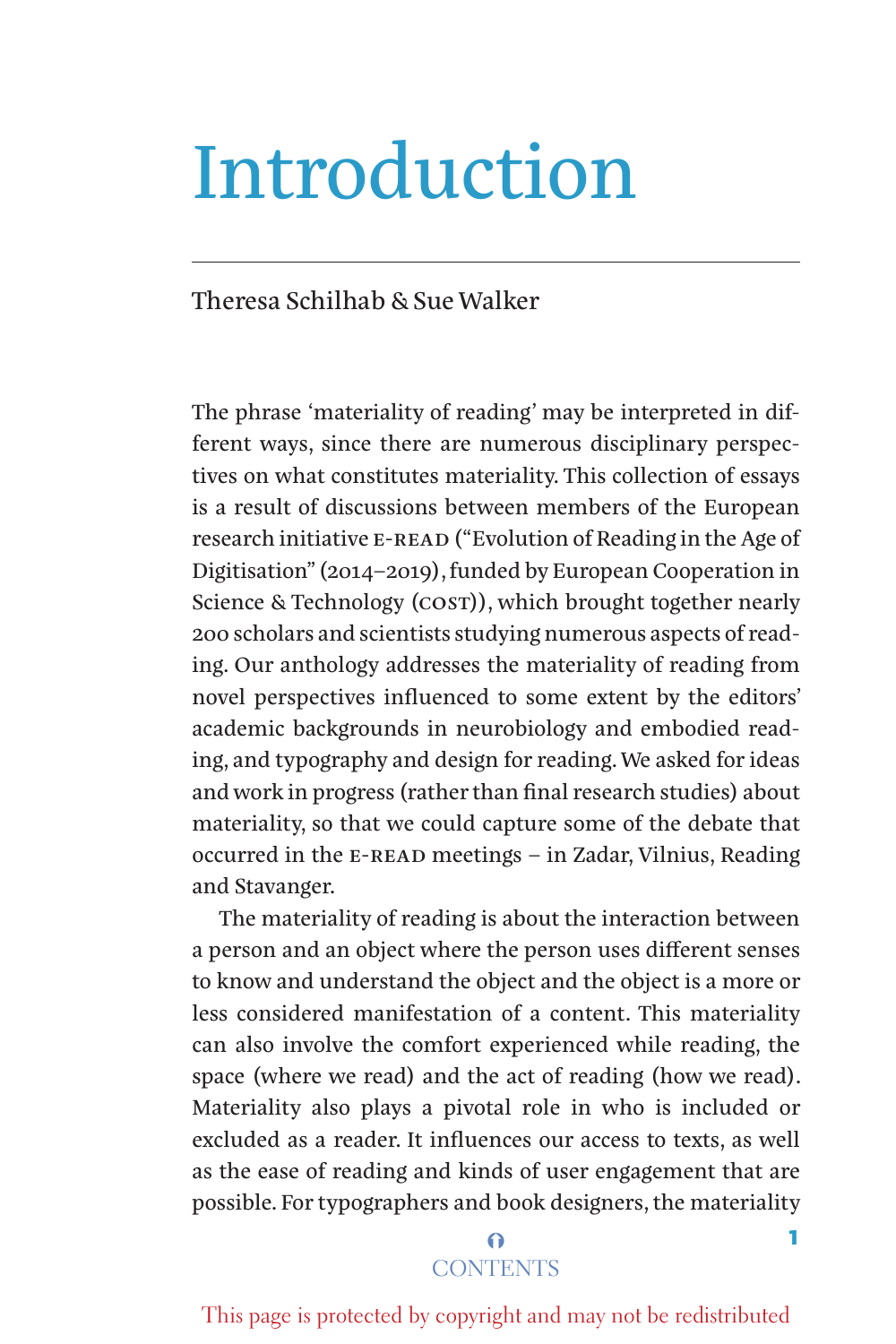#### 2 **Introduction**

of reading is about making text and pictures accessible, legible, intriguing and enjoyable, recognising that different kinds of readers and circumstances of use should impact on the visual organisation of text and image (see, for example, Hochuli & Kinross 1996).

Psychologists use the term 'embodied reading', drawing on cognitive sciences and research. Accordingly:

We do not only read with our eyes (not even in the most rigorous experimental setting). Neither do we write, text or tweet exclusively with our fingers and hands. All acts of human communication, creative expression, meaning construction, and learning convey the fact that, as human beings of a biological nature, our actions and interactions are inevitably and intrinsically multisensory. (Mangen & Schilhab 2012, 286)

However, embodied reading is not concerned merely with multisensory processes contained within the reader. The perspective takes inspiration from a recent shift in the cognitive sciences that goes under the name 'embodied cognition', an umbrella term used for the so-called 'four Es'; the mind embodied, embedded, enacted and extended (for example Menary 2010). Hence, embodied cognition breaks with the 'traditionalist' view that attributing meaning to words spoken and written occurs irrespective of the physical substrate, that is the body of the cognizer.

Inherent to the embodiment paradigm is instead the notion that humans are engaged in continuous interaction with and are therefore strongly embedded in their environments and the material present in them (Wilson 2002). As part of being alive, we instantaneously adjust and adapt to circumstances, environments and people (Schilhab et al. 2018). As such, our cognitive modus operandi is essentially malleable and volatile, which limits instances of amodal, abstract and arbitrary knowledge processing to select occasions (Schilhab 2017). Thus,

# $\Omega$ **CONTENTS**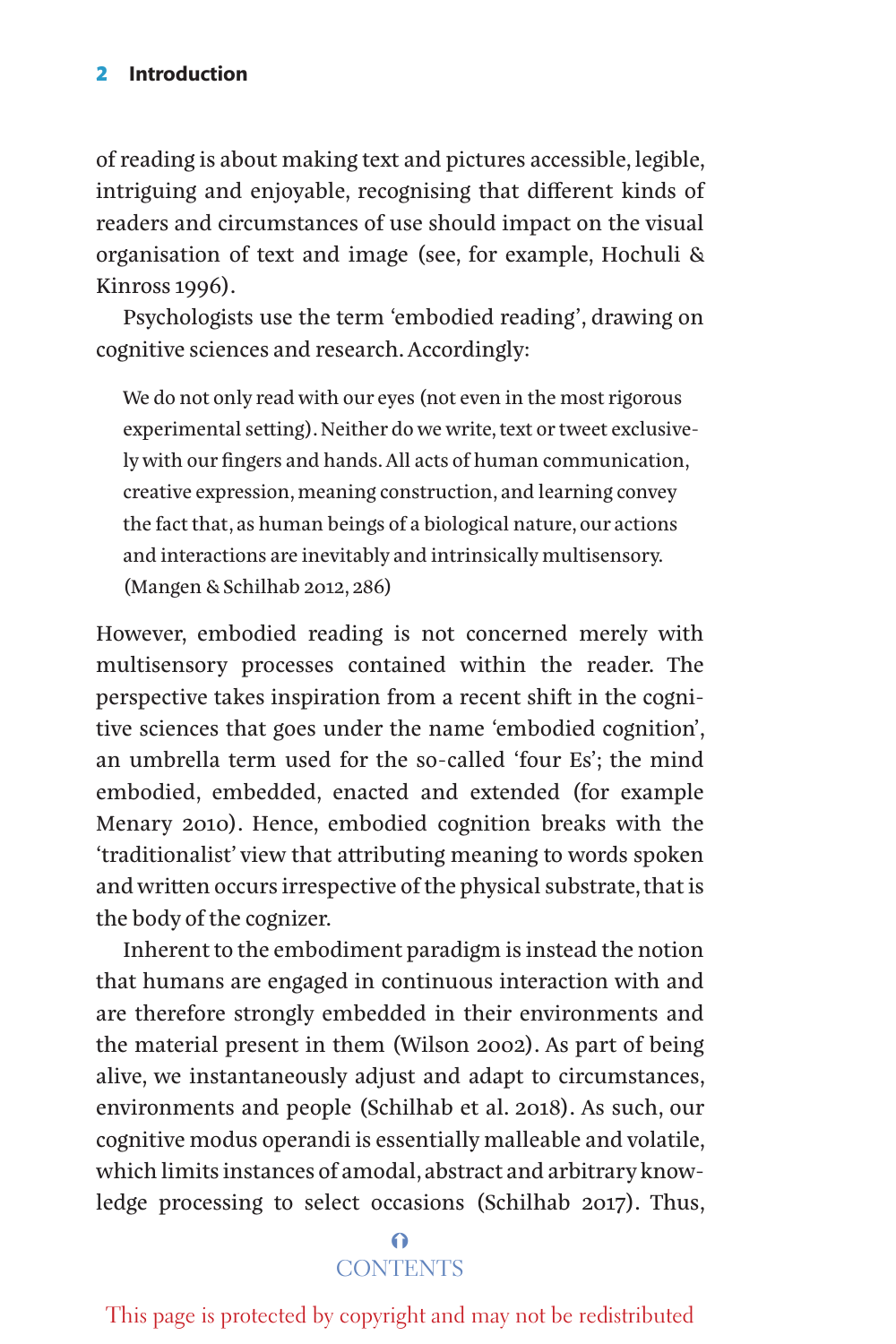the embodied reading view is sensitive to the complexity that constitutes reading situations, including their cultural meanings as these are played out in different historical settings and their replacement of traditional subject–object relations for many-faceted multi-level interactions, as well as their material composition.

Typographers are aware that the difference in materiality between printed and digital texts affects the reading experience. Paul Luna (2018) notes that e-books present a window of decontextualized text to the reader, denying them the insight that handling a physical book gives about the scope and overall structure of the work. Physical texts encourage kinds of reading that include turning back, looking forward, annotating and skipping, and regarding these activities e-book readers and software still fall short of the printed book. Materiality is also expressed by the physical, dimensional presence of letters, words and text on a page, and consideration of the processes by which they were put there. As noted by Eric Kindel,**1** this, in turn, brings about reading that blends material-sensory and cognitive aesthetics, and gives rise to reflections on the work of capturing thought and experience as language and (material) form.

We have organised the essays into three sections that represent the ways in which materiality was perceived in the COST workshops: where and how we read; the object of reading; and engaging with the text.

Theresa Schilhab and Anežka Kuzmičová explore how digital reading has transformed how and where people read, and relate this to grounded cognition. The late Paul Stiff's short paper (published in *Eye* magazine in 1993) questions the postmodern notion of the passivity of reading and the unconventional use of typography to make readers work to engage with

**1** Informal correspondence with the editors in 2019.

# $\Omega$ **CONTENTS**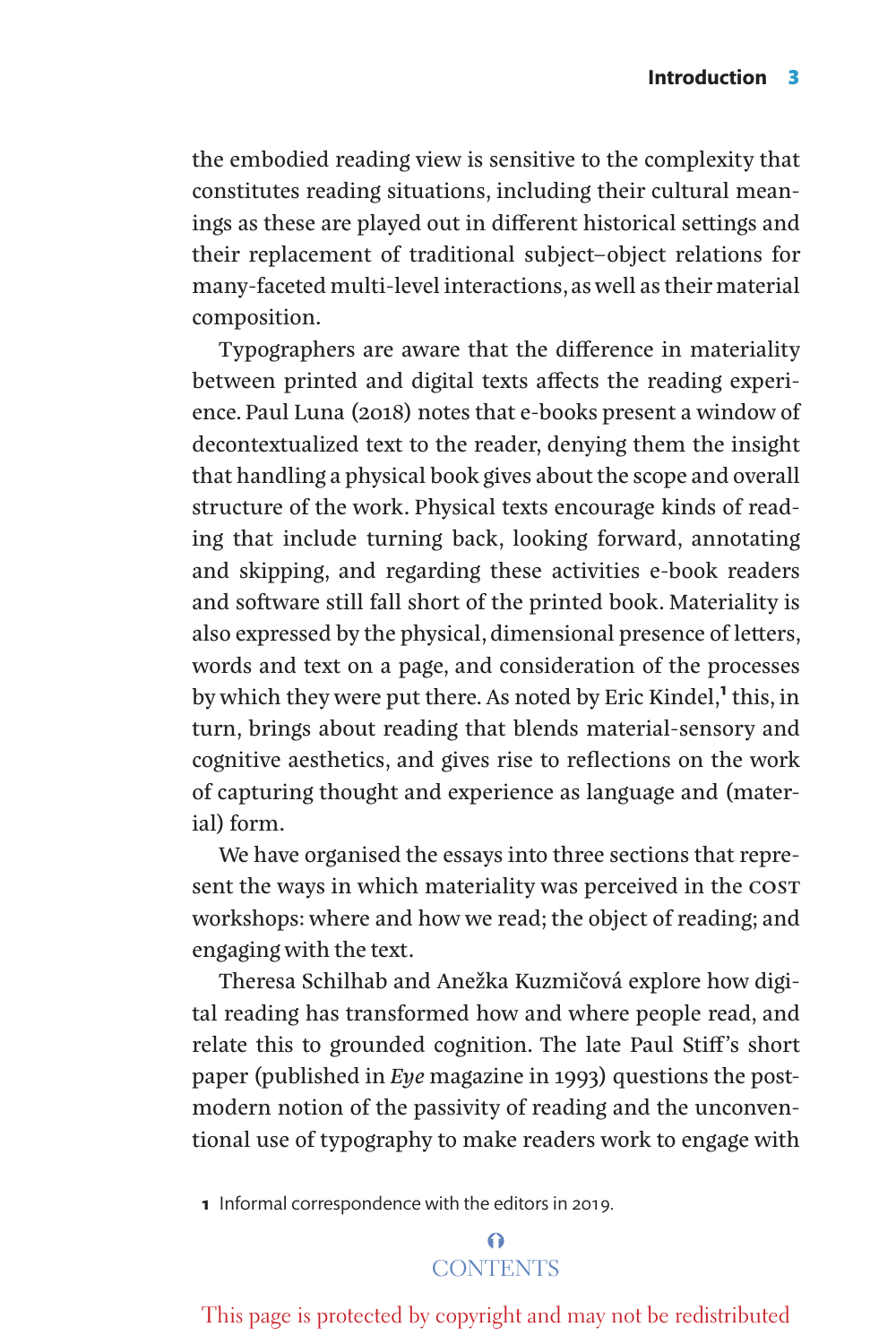a text, and that typography can affect how people read by addressing the needs of different kinds of reader and genres of text. Ana Vogrinčič Čepič, Patrícia Dias, Anežka Kuzmičová and Skans Kersti Nillson discuss how the reading device, type of text and purpose of reading relate to different bodily postures and physical environments, and the material advantages of the single-purpose nature of print books. Adrian Netedu reports on an empirical study about the role and place of reading in student daily activities in the context of student perspectives on the switch from printed books to digital resources.

Pasqualina Sorrentino, Massimo Salgaro, Teresa Sylvester, Jana Lüdtke, Arthur Jacobs and Gerhard Lauer address the dichotomy of digital native/digital immigrant, investigating the reading preferences and reading habits of younger and older people in relation to literary reading on paper vs. on screen.

Immersive reading presents an opportunity for reader–text interaction, shifting ideas about what is meant by the object of reading. *Alice in Wonderland* is used in Federico Pianzola and Wayne de Fremery's exploration of how a virtual reality reading (VR) environment might be designed to immerse the reader in the experience of the story, including sound and interpretations of landscape. In their visual essay, Chloé Aubry and Claire Gauzente propose a framework for studying the different material processes used in artists' books and their potential impact on the readers/users of such books.

The section on 'engaging with the text' is concerned with the ways different kinds of readers access content in printed and digital texts. Valeria Levratto discusses how accessing information in a text (conventionally done through indexes and contents pages in the case of a book, for example, which are produced by editors) has changed with digital formats, where readers are able to control routes through a text, and their individual interpretations of its content through tagging. A different perspective is given by Ann Marcus-Quinn and Triona

# $\Omega$ **CONTENTS**